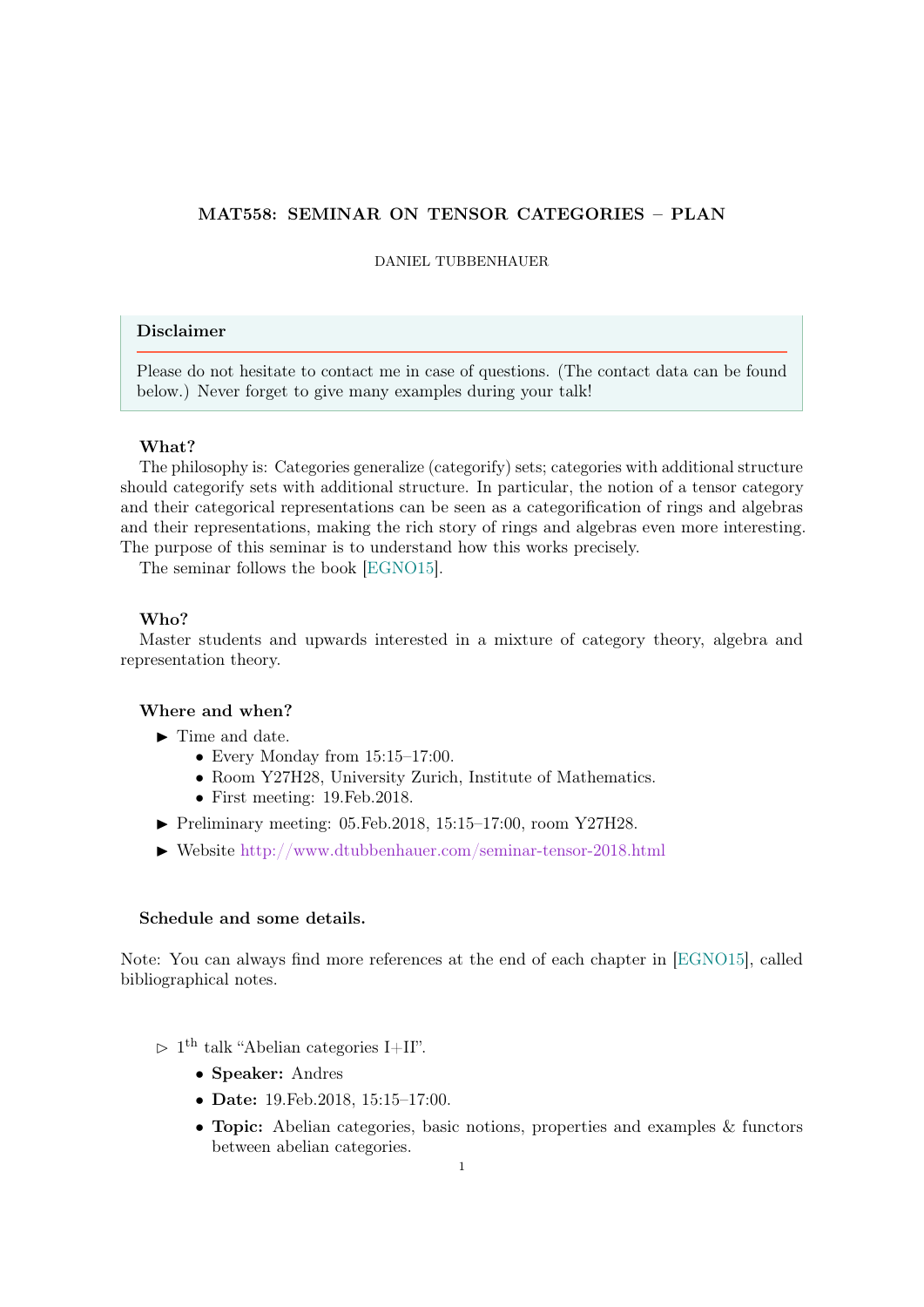# 2 DANIEL TUBBENHAUER

- Plan: Define additive categories, define abelian categories, notion of exact sequences. State the Jordan–Hölder theorem [\[EGNO15,](#page-5-0) Theorem 1.5.4], the Krull– Schmidt theorem [\[EGNO15,](#page-5-0) Theorem 1.5.7], and introduce the Grothendieck group & introduce projective and injective objects and resolutions by these, and finite abelian categories. Discuss (representable) functors between abelian categories and the two notions of Grothendieck groups.
- Main goal: Explain the content of Mitchell's theorem [\[EGNO15,](#page-5-0) Theorem 1.3.8]. Then discuss that Schur's Lemma [\[EGNO15,](#page-5-0) Lemma 1.5.2] and the theorems of Jordan–Hölder and Krull–Schmidt still hold in the abelian setting & the proposition about hom-spaces between simples [\[EGNO15,](#page-5-0) Proposition 1.8.4], the representability of functors [\[EGNO15,](#page-5-0) Proposition 1.8.10] and the Cartan matrix of an abelian category..
- Note: The book [\[EGNO15\]](#page-5-0) is a bit sketchy in the first chapter. (Details can be found in [\[Bor94,](#page-5-1) Chapter 1].) Try to give many examples to illustrate the claims and statements.
- Literature: [\[EGNO15,](#page-5-0) Sections 1.1 to 1.5], see also [\[Bor94,](#page-5-1) Chapter 1], [\[ML98,](#page-6-0) Chapter VIII] & [\[EGNO15,](#page-5-0) Sections 1.6 to 1.8], see also [\[Bor94,](#page-5-1) Chapter 1].
- $> 2^{\text{th}}$  talk "Monoidal categories I"
	- Speaker: Mariya
	- Date: 26.Feb.2018, 15:15–17:00.
	- Topic: Monoidal categories and functors, basic properties and examples.
	- Plan: Introduce monoidal categories, their functors and some first basic properties. Give many examples, e.g. the example/proposition [\[EGNO15,](#page-5-0) Proposition 2.5.4] and the category of tangles [\[EGNO15,](#page-5-0) Example 2.3.14].
	- Main goal: The only possible way to understand (versions of) category theory is to have many examples in mind. The category of vector spaces, the category of representations of a group and the category of endofunctors are further key examples. (These are [\[EGNO15,](#page-5-0) Examples 2.3.3, 2.3.4 and 2.3.12].)
	- Note: There are a lot of diagrams to draw. Focus on some of them and only refer to the others. Moreover, please note [\[EGNO15,](#page-5-0) Remark 2.2.9] and [\[EGNO15,](#page-5-0) Sentence after Definition 2.4.5] – two possible confusing points.
	- Literature: [\[EGNO15,](#page-5-0) Sections 2.1 to 2.6], see also [\[ML98,](#page-6-0) Chapter XI] or [\[Lei98\]](#page-5-2).
- $> 3<sup>th</sup>$  talk "Monoidal categories II"
	- Speaker: Mariya
	- Date: 05. Mar. 2018, 15:15-17:00.
	- Topic: Coherence and monoidal categories.
	- Plan: Explain Mac Lane's coherence theorem and the strictification of monoidal categories. Explain [\[EGNO15,](#page-5-0) Remark 2.8.6] (in case the example therein was not explained in previous talks, explain it as well).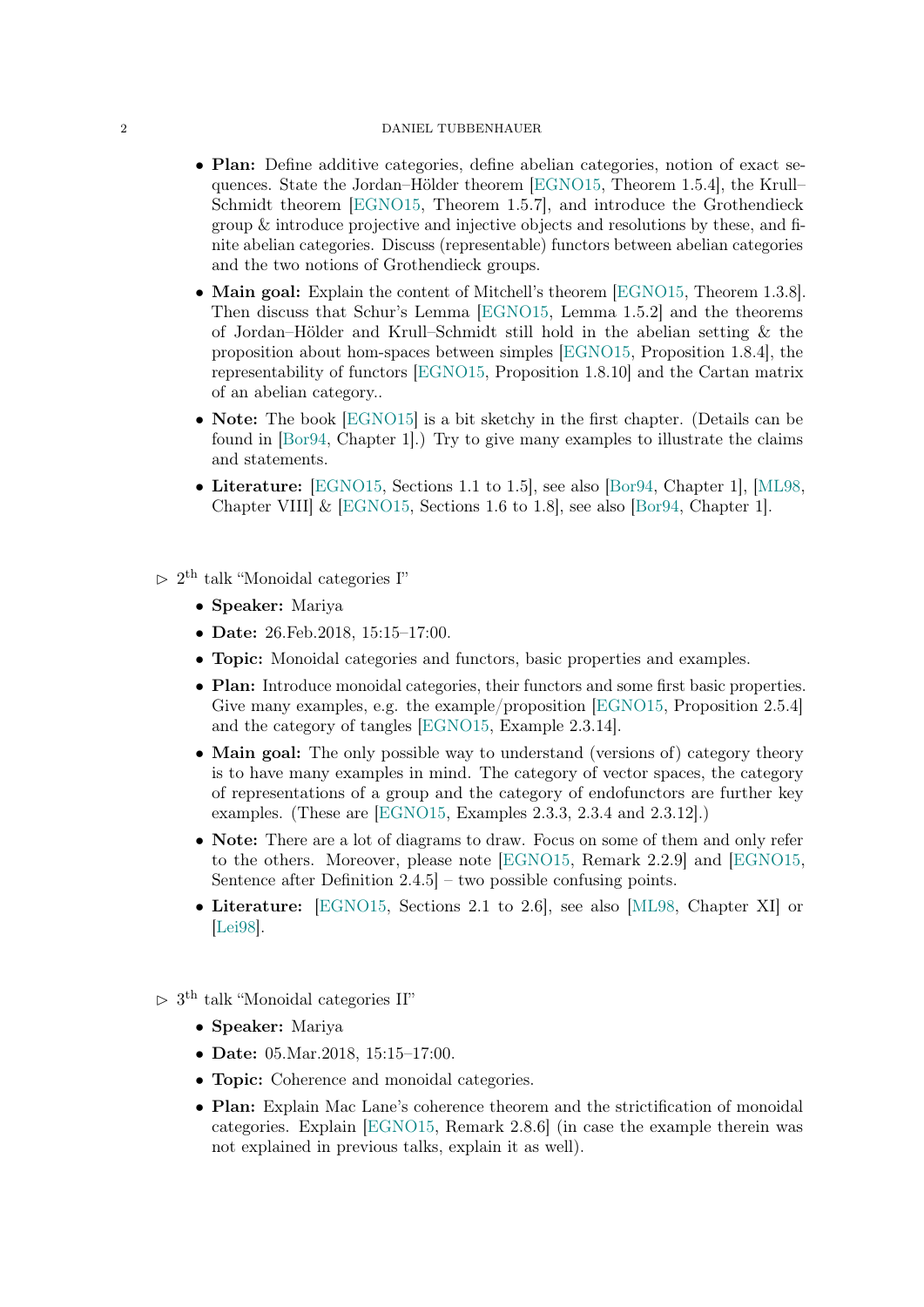- Main goal: Carefully prove [\[EGNO15,](#page-5-0) Theorem 2.8.5] and [EGNO15, Theorem 2.9.2].
- Note: As for the previous talk, there are a lot of diagrams to draw. Focus on some of them and only refer to the others. (The point of your talk is that we want to "forget" these diagrams.)
- Literature: [\[EGNO15,](#page-5-0) Sections 2.8 to 2.9], see also [\[ML98,](#page-6-0) Chapter XI] or [\[Lei98\]](#page-5-2).
- $> 4^{\text{th}}$  talk "Monoidal categories III"
	- Speaker: Mariya
	- Date: 12.Mar.2018, 15:15–17:00.
	- Topic: Categorical groups and categorical actions.
	- Plan: Explain the notion of rigidity, uniqueness of duals [\[EGNO15,](#page-5-0) Proposition 2.10.5], the tensor-hom adjunction [\[EGNO15,](#page-5-0) Proposition 2.10.8]. Explain the notion of a group acting on a category [\[EGNO15,](#page-5-0) Section 2.7] and the notion of a categorical group [\[EGNO15,](#page-5-0) Section 2.11].
	- Main goal: Rigid monoidal categories play an important role and should be carefully explained. Next, categorical actions and categorical groups give a first hint about the "categorification which lies ahead".
	- Note: As for the previous two talks, there are a lot of diagrams to draw. Focus on some of them and only refer to the others. (The point of your talk is that we want to "forget" these diagrams.)
	- Literature:  $\text{[EGNO15, Sections 2.10, 2.7, 2.11]}$  $\text{[EGNO15, Sections 2.10, 2.7, 2.11]}$  $\text{[EGNO15, Sections 2.10, 2.7, 2.11]}$  (in this order), see also [\[Kas95,](#page-5-3) Chapter XIV].

 $\vartriangleright$  5<sup>th</sup> talk "Z<sub>+</sub>-rings I"

- Speaker: Jon
- Date: 19. Mar. 2018, 15:15-17:00.
- Topic:  $\mathbb{Z}_{+}$ -rings and their Perron–Frobenius dimensions.
- Plan: Define  $\mathbb{Z}_{+}$ -rings, discuss their basic properties and explain [\[EGNO15,](#page-5-0) Example 3.1.9]. Recall and prove the Perron–Frobenius theorem [\[EGNO15,](#page-5-0) Theorem 3.2.1] and define the Perron–Frobenius dimension [\[EGNO15,](#page-5-0) Definition 3.3.3]. Explain [\[EGNO15,](#page-5-0) Example 4.10.6] from the viewpoint of  $\mathbb{Z}_{+}$ -rings.
- Main goal: The Perron–Frobenius theorem [\[EGNO15,](#page-5-0) Theorem 3.2.1] is a very classical and useful statement. State it and prove the first basic properties which follow for  $\mathbb{Z}_{+}$ -rings [\[EGNO15,](#page-5-0) Proposition 3.3.4].
- Note: Beware that the standard name is Perron–Frobenius theory. Moreover, morally speaking, the  $\mathbb{Z}_{+}$ -rings should be called  $\mathbb{Z}_{\geq 0}$ -rings.
- Literature: [\[EGNO15,](#page-5-0) Sections 3.1 to 3.3], see also [\[CE08,](#page-5-4) Section 4].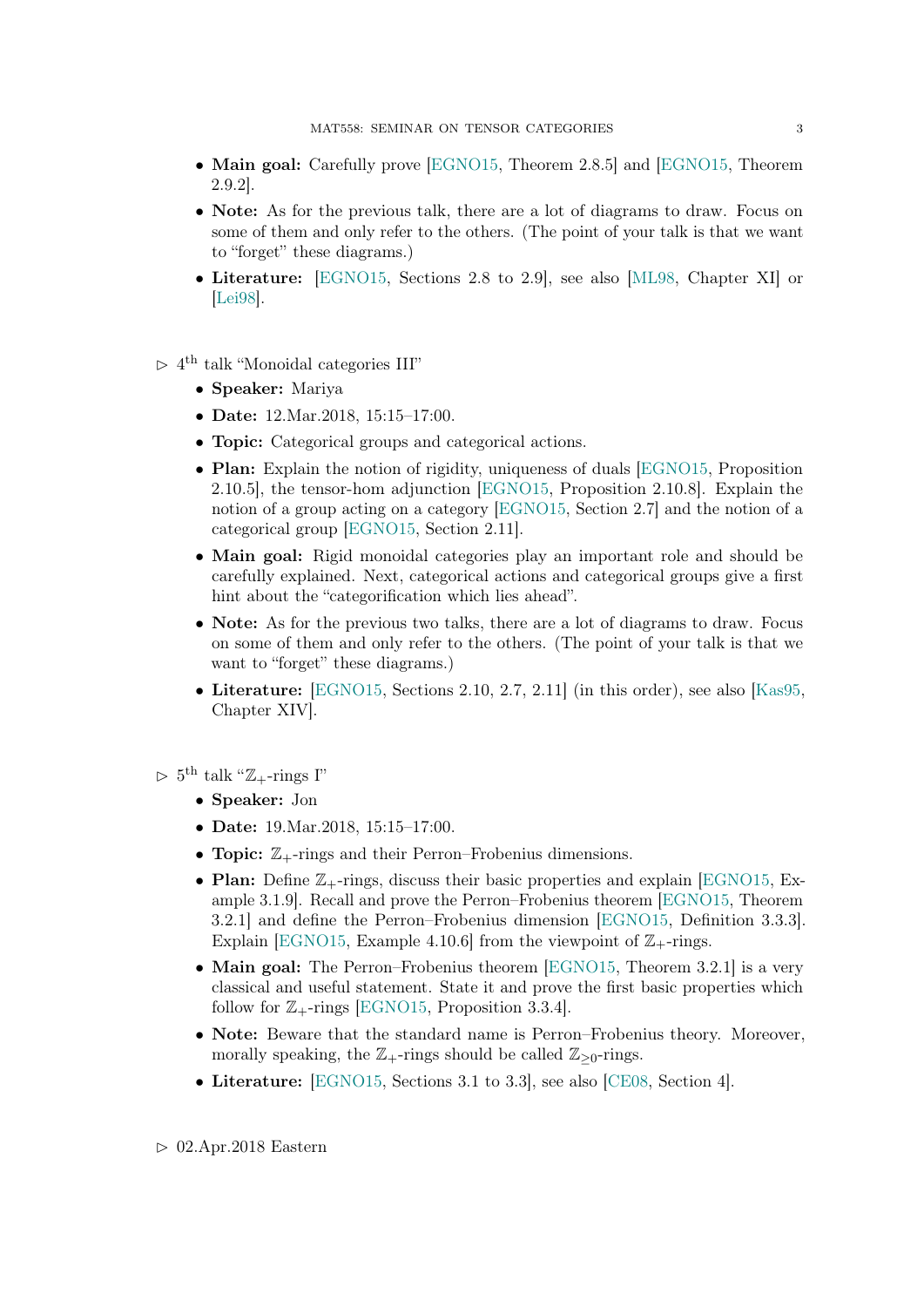- $\vartriangleright$  6<sup>th</sup> talk "Z<sub>+</sub>-rings II"
	- Speaker: Jon
	- Date: 26.Mar.2018, 15:15-17:00.
	- Topic:  $\mathbb{Z}_+$ -rings and their representations.
	- Plan: Continue after [\[EGNO15,](#page-5-0) Proposition 3.3.4] with some more properties of the Perron–Frobenius dimension. Explain [\[EGNO15,](#page-5-0) Proposition 3.3.15] carefully. Introduce  $\mathbb{Z}_+$ -modules with [\[EGNO15,](#page-5-0) Proposition 3.4.6] being the most important statement here. Do not spent to much time on the later sections, but rather explain [\[EGNO15,](#page-5-0) Example 4.10.6] and [\[EK95,](#page-5-5) Section 3.3] from the viewpoint of  $\mathbb{Z}_{+}$ -rings.
	- Main goal:  $\mathbb{Z}_{+}$ -rings have an  $\mathbb{Z}_{\geq 0}$ -structure. So their representation should reflect this structure, where the Perron–Frobenius theory kicks in. Explain this in examples.
	- Note: As for the previous talk, beware that the standard name is Perron– Frobenius theory. Moreover, morally speaking, the  $\mathbb{Z}_+$ -rings should be called  $\mathbb{Z}_{\geq 0}$ -rings.
	- Literature: [\[EGNO15,](#page-5-0) Sections 3.3 to 3.8] and [\[EK95,](#page-5-5) Section 3.3], see also [\[CE08,](#page-5-4) Section 4].
- $\triangleright$  7<sup>th</sup> talk "Tensor categories I"
	- Speaker: Nino
	- Date: 09.Apr.2018, 15:15–17:00.
	- Topic: Tensor categories and tensor functors.
	- Plan: Define tensor categories and give the first examples, i.e. [\[EGNO15,](#page-5-0) Examples 4.1.2 and 4.1.3]. Define tensor functors and state their basic properties, e.g. left duals imply right duals [\[EGNO15,](#page-5-0) Proposition 4.2.10]. Discuss semisimplicity of the unit object [\[EGNO15,](#page-5-0) Section 4.3], be brief in [\[EGNO15,](#page-5-0) Section 4.4].
	- Main goal: The purpose of this talk is to slowly discuss the notion of tensor categories and their functors. The first crucial result is [\[EGNO15,](#page-5-0) Theorem 4.3.8], showing that the unit plays an important role.
	- Note: Beware that some people understand something different under the name tensor category, e.g. some authors do not assume tensor categories to be abelian.
	- Literature: [\[EGNO15,](#page-5-0) Sections 4.1 to 4.4].
- $\triangleright$  8<sup>th</sup> talk "Tensor categories II"
	- Speaker: Nino
	- Date: 16.Apr.2018, 15:15-17:00.
	- Topic: Traces and tensor subcategories.
	- Plan: Discuss the notion of a categorical trace and prove its basic properties [\[EGNO15,](#page-5-0) Proposition 4.7.3]. Explain pivotality and prove [\[EGNO15,](#page-5-0) Proposition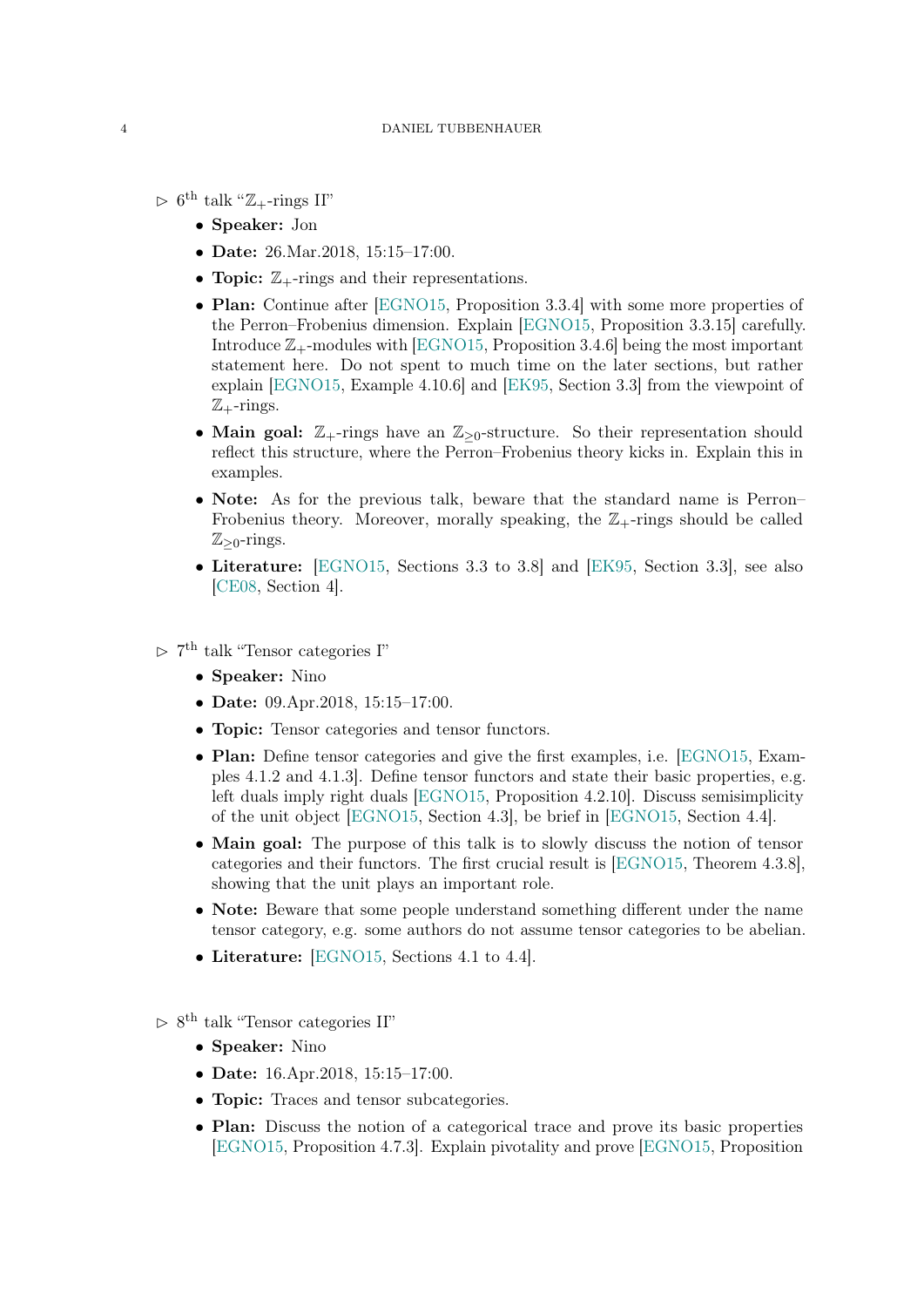4.7.12]. Discuss the relationship between left and right traces [\[EGNO15,](#page-5-0) Theorem 4.7.15], as well as [\[EGNO15,](#page-5-0) Propositions 4.8.1 and 4.8.4]. Finish with the notion of a tensor subcategory [\[EGNO15,](#page-5-0) Section 4.11].

- Main goal: The notion of traces is a very important tool to study tensor categories. Explain the concept carefully with examples.
- Note: As in the previous talk, beware that some people understand something different under the name tensor category, e.g. some authors do not assume tensor categories to be abelian.
- Literature: [\[EGNO15,](#page-5-0) Sections 4.8 4.11].
- $\triangleright$  9<sup>th</sup> talk "Tensor categories III"
	- Speaker: Felix
	- Date: 23.Apr.2018, 15:15-17:00.
	- Topic: Grothendieck rings and Perron–Frobenius dimensions of tensor categories.
	- Plan: Discuss the Grothendieck groups of tensor categories [\[EGNO15,](#page-5-0) Sections] 4.4 and 4.9]. Hereby, [\[EGNO15,](#page-5-0) Propositions 4.5.4 and 4.9.1]. Also important are [\[EGNO15,](#page-5-0) Remark 4.5.6 and Proposition 4.5.7]. Explain what categorification of  $\mathbb{Z}_+$ -rings means. Give many examples along the way, e.g. [\[EGNO15,](#page-5-0) Example 4.10.6].
	- Main goal: Explain how tensor categories categorify  $\mathbb{Z}_+$ -rings, i.e. discuss [\[EGNO15,](#page-5-0) Section 4.10] carefully.
	- Note: As in the previous talks, beware that some people understand something different under the name tensor category, e.g. some authors do not assume tensor categories to be abelian.
	- Literature: [\[EGNO15,](#page-5-0) Sections 4.4, 4.9 and 4.10] and see what you need from the sections between [\[EGNO15,](#page-5-0) Section 4.4] and [\[EGNO15,](#page-5-0) Section 4.10].
- $> 10^{th}$  talk "Finite tensor categories"
	- Speaker: Felix
	- Date: 30.Apr.2018, 15:15-17:00.
	- Topic: Finite tensor categories and Perron–Frobenius revisited.
	- Plan: Discuss projective and injective objects of finite tensor categories, and what kind of functors preserve projective [\[EGNO15,](#page-5-0) Theorem 6.1.16] or simples [\[EGNO15,](#page-5-0) Proposition 6.3.1]. Then do the comparison of Perron–Frobenius dimensions of finite tensor categories [\[EGNO15,](#page-5-0) Corollary 6.2.2, Proposition 6.3.3 and Corollary 6.3.5]. End with [\[EGNO15,](#page-5-0) Theorem 6.6.1].
	- Main goal: The notion of Perron-Frobenius dimension is very important for finite tensor categories. That is, [\[EGNO15,](#page-5-0) Corollary 6.2.2, Proposition 6.3.3 and Corollary 6.3.5] are categorical analogs of injective/surjective linear maps between between vector spaces.
	- Note: We skip the chapter on Hopf algebras. Throughout, avoid all notions to Hopf algebras. (You can use them as a black-box if necessary.)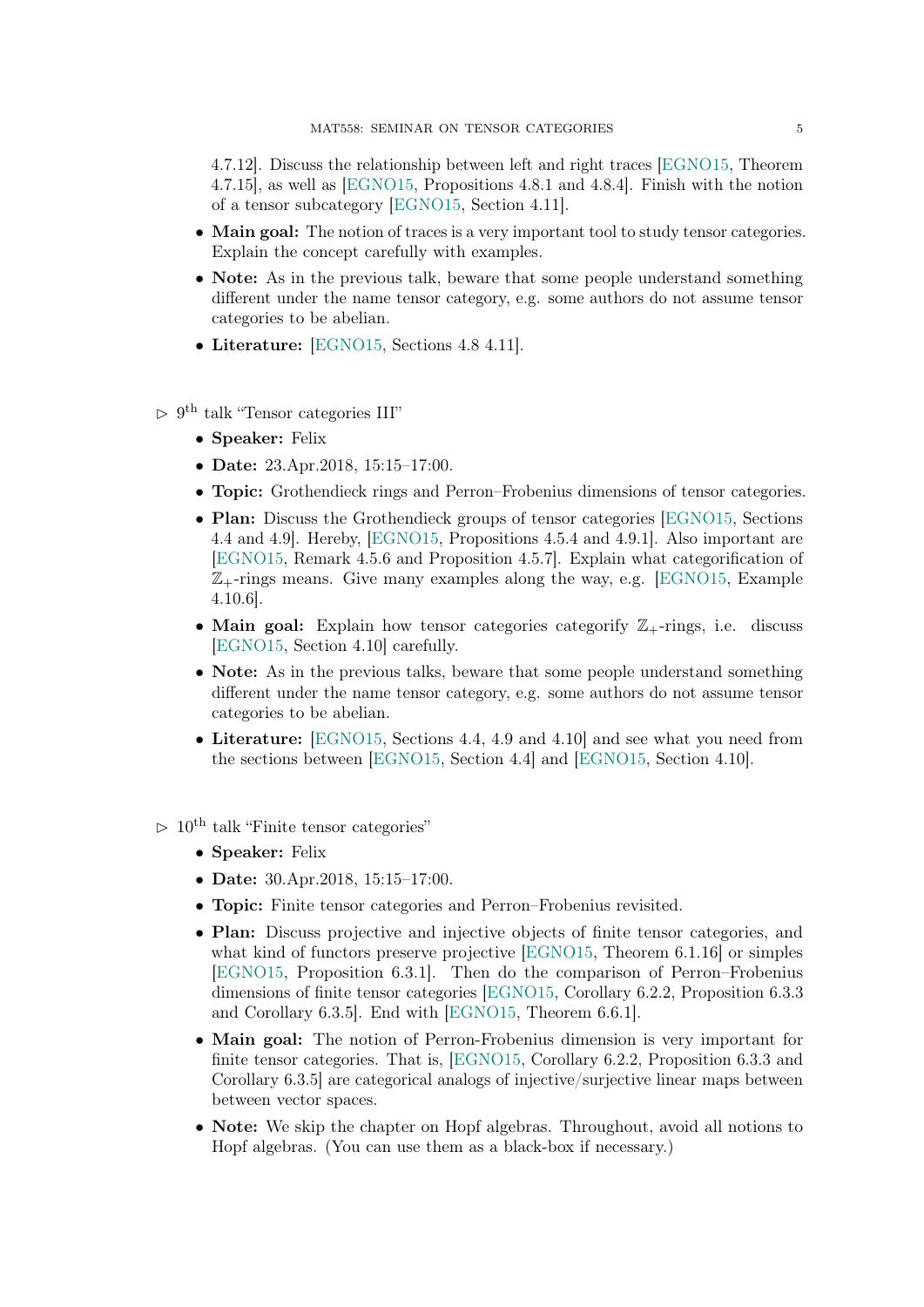- Literature: [\[EGNO15,](#page-5-0) Sections 6.1 to 6.3 and 6.6].
- $> 11^{\text{th}}$  talk "Module categories I"
	- Speaker: Raul
	- Date: 07. May. 2018, 15:15-17:00.
	- **Topic:** Module categories basic constructions.
	- Plan: Introduce module categories in two different ways, i.e. [\[EGNO15,](#page-5-0) Definition 7.1.1] and [\[EGNO15,](#page-5-0) Proposition 7.1.3]. Explain the notion of module functors and equivalence of module categories [\[EGNO15,](#page-5-0) Section 7.2]. Same for multitensor categories [\[EGNO15,](#page-5-0) Section 7.3]. End with the examples in [\[EGNO15,](#page-5-0) Section 7.4]. State the classification of module categories related to [\[EGNO15,](#page-5-0) Example 4.10.6] and [\[EK95,](#page-5-5) Section 3.3], see [\[Os03,](#page-6-1) Theorem 6.1] (and also [\[KO02\]](#page-5-6)).
	- Main goal: Explain the first examples of module categories [\[EGNO15,](#page-5-0) Section 7.4].
	- Note: Beware that many statements are formulated in remarks or exercises.
	- Literature: [\[EGNO15,](#page-5-0) Sections 7.1 to 7.4] and [\[Os03,](#page-6-1) Theorem 6.1], see also and also [\[KO02\]](#page-5-6).
- $> 12$ <sup>th</sup> talk "Module categories II"
	- Speaker: Raul
	- Date: 14. May. 2018, 15:15-17:00.
	- Topic: Module categories and  $\mathbb{Z}_+$ -modules.
	- Plan: Discuss module categories over finite tensor categories [\[EGNO15,](#page-5-0) Section 7.5]. Prove the reducibility proposition [\[EGNO15,](#page-5-0) Proposition 7.6.7]. Next, explain [\[EGNO15,](#page-5-0) Proposition 7.7.2]. If time suffices, say more about  $[Os03,$ Theorem 6.1]. (See previous talk.)
	- Main goal: State and explain [\[EGNO15,](#page-5-0) Proposition 7.7.2] which is the categorification of representation theory of  $\mathbb{Z}_{+}$ -rings.
	- Note: As in the previous talk, beware that many statements are formulated in Remarks or exercises.
	- Literature: [\[EGNO15,](#page-5-0) Sections 7.5 to 7.7] and [\[Os03,](#page-6-1) Theorem 6.1], see also and also [\[KO02\]](#page-5-6).

### **REFERENCES**

- <span id="page-5-1"></span>[Bor94] F. Borceux. Handbook of categorical algebra. 2. Categories and structures. Encyclopedia of Mathematics and its Applications, 51. Cambridge University Press, Cambridge, 1994.
- <span id="page-5-4"></span>[CE08] D. Calaque, P. Etingof. Lectures on tensor categories. Quantum groups, 1–38, IRMA Lect. Math. Theor. Phys., 12, Eur. Math. Soc., ZÃijrich, 2008. [arXiv:math/0401246](https://arxiv.org/abs/math/0401246).
- <span id="page-5-0"></span>[EGNO15] P. Etingof, S. Gelaki, D. Nikshych, V. Ostrik. Tensor categories. Mathematical Surveys and Monographs, 205. American Mathematical Society, Providence, RI, 2015.
- <span id="page-5-5"></span>[EK95] P. Etingof, M. Khovanov. Representations of tensor categories and Dynkin diagrams. Internat. Math. Res. Notices 1995, no. 5, 235–247. [arXiv:hep-th/9408078](https://arxiv.org/abs/hep-th/9408078).
- <span id="page-5-3"></span>[Kas95] C. Kassel, Quantum groups. Graduate Texts in Mathematics, 155. Springer-Verlag, New York, 1995.
- <span id="page-5-6"></span>[KO02] A. Kirillov, Jr., V. Ostrik. On a q-analogue of the McKay correspondence and the ADE classification of  $sI_2$  conformal field theories, Adv. Math. 171 (2002), no. 2, 183-227. [arXiv:math/0101219](https://arxiv.org/abs/math/0101219).
- <span id="page-5-2"></span>[Lei98] T. Leinster. Basic bicategories. [arXiv:math/9810017](https://arxiv.org/abs/math/9810017).